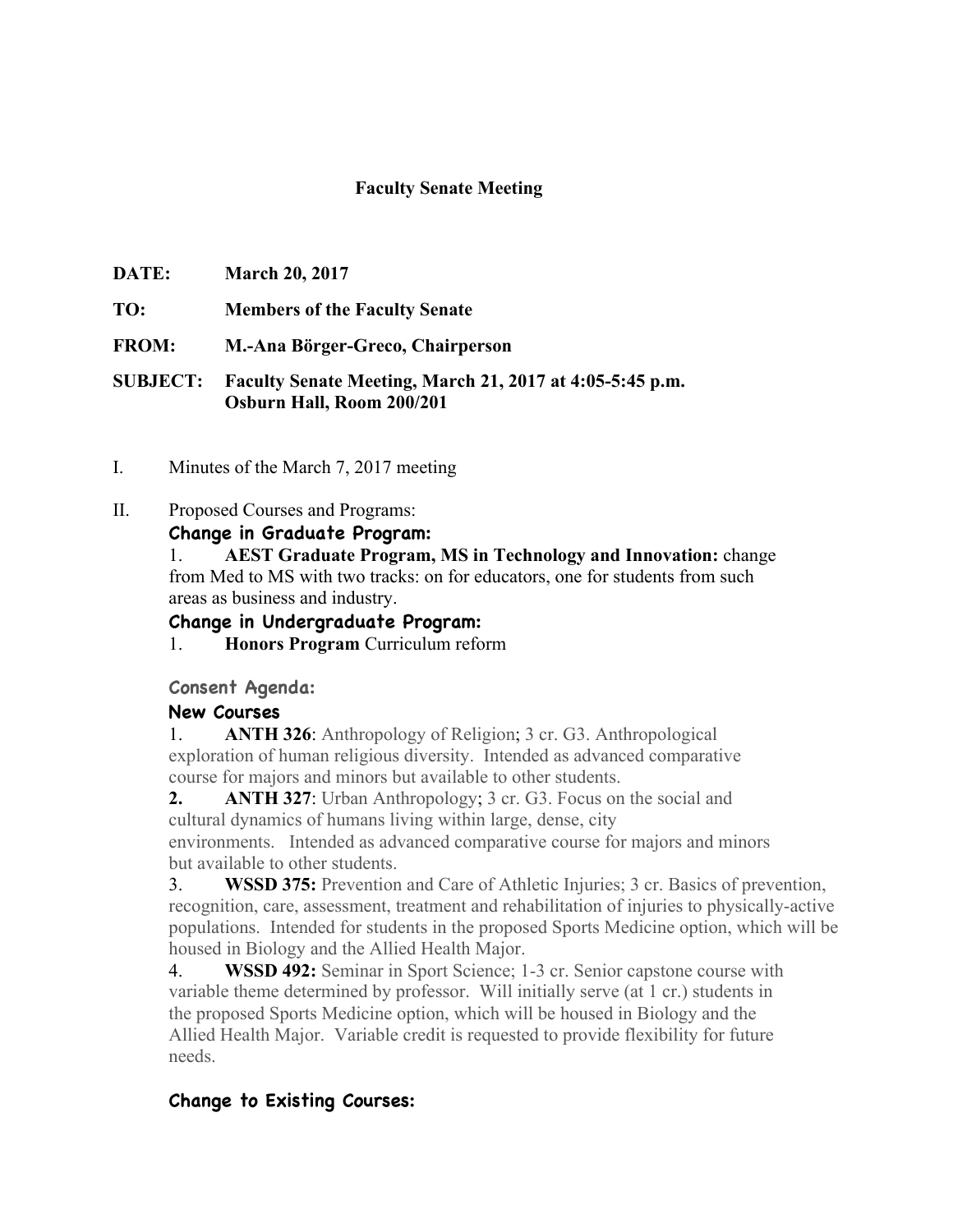**1. BIOL 352:** Nutritional Science; Allow students to earn credit in both BIOL 352 and WSSD 452. WSSD 452 builds on content in BIOL 352 and both are proposed requirements in Pre-Athletic Training proposal.

**2. BIOL 396:** Marine Ichthyology; BIOL 100" to "BIOL 211 or 1 year college biology."

**3. BIOL 438:** Neurobiology; lecture; remove W and ENGL 110 prerequisite.

**4. ITEC 435:** Manufacturing Enterprise; Add ITEC 281 as an acceptable prerequisite in alignment with recent curricular changes.

# **Changes to Existing Programs**

**1. BA in ANTHROPOLOGY**: update curriculum to reflect recent course offerings.

**2. BS in ALLIED HEALTH TECHNOLOGY, Pre-Athletic Training:**  update program requirements to align with new  $3+2$  program leading to MS degree as mandated by accrediting agency.

**3. BS in ALLIED HEALTH TECHNOLOGY, Sports Medicine**; new option for students planning to continue to an MS in Athletic Training but not wishing to participate in 3+2 program. Result of changes in accreditation.

**4. BS BIOLOGY, Animal Behavior Option**; include 3 newly developed courses and add PSYC 100 as required related.

**5. BS BIOLOGY, Environmental Biology Option**; update curriculum to reflect changes in faculty expertise.

**6. BS BIOLOGY, Marine Biology Option**; update to curriculum to provide greater structure.

**7. BS in NURSING:** drop one lab science requirement in the gen ed curriculum because students are required to take Microbiology and Anatomy and Physiology I and II as part of their initial nursing degree; they are lab courses.

- III. Report of the Faculty Senate Chairperson
	- o The 2017-2018 Educator of the Year, Dr. Pashkova-Balkenhol
	- o Remember to check with your departments regarding the GERC D and P proposal; we will be discussing it and bringing it to a vote at our next meeting
	- o We will soon hold committee elections! Please look for the forthcoming committee vacancy list and urge your colleagues to nominate themselves or let you nominate them for the open slots; also, please run yourselves! Remember there are still some positions that only senators can fill. Also remember that it is best if committees have a full roster going into the fall semester so that work can begin immediately.
	- o Our Summer Senate Meeting will be held Tuesday, June 6 at 3:00 pm
	- o Departments who must have senator elections this month or in April:
		- § ASD; CHEM; FORL; GOVT; HIST; IDST; MATH; MGMK; MUSI; PHIL; SOWK; SOAN
- IV. Report of the Student Senate President